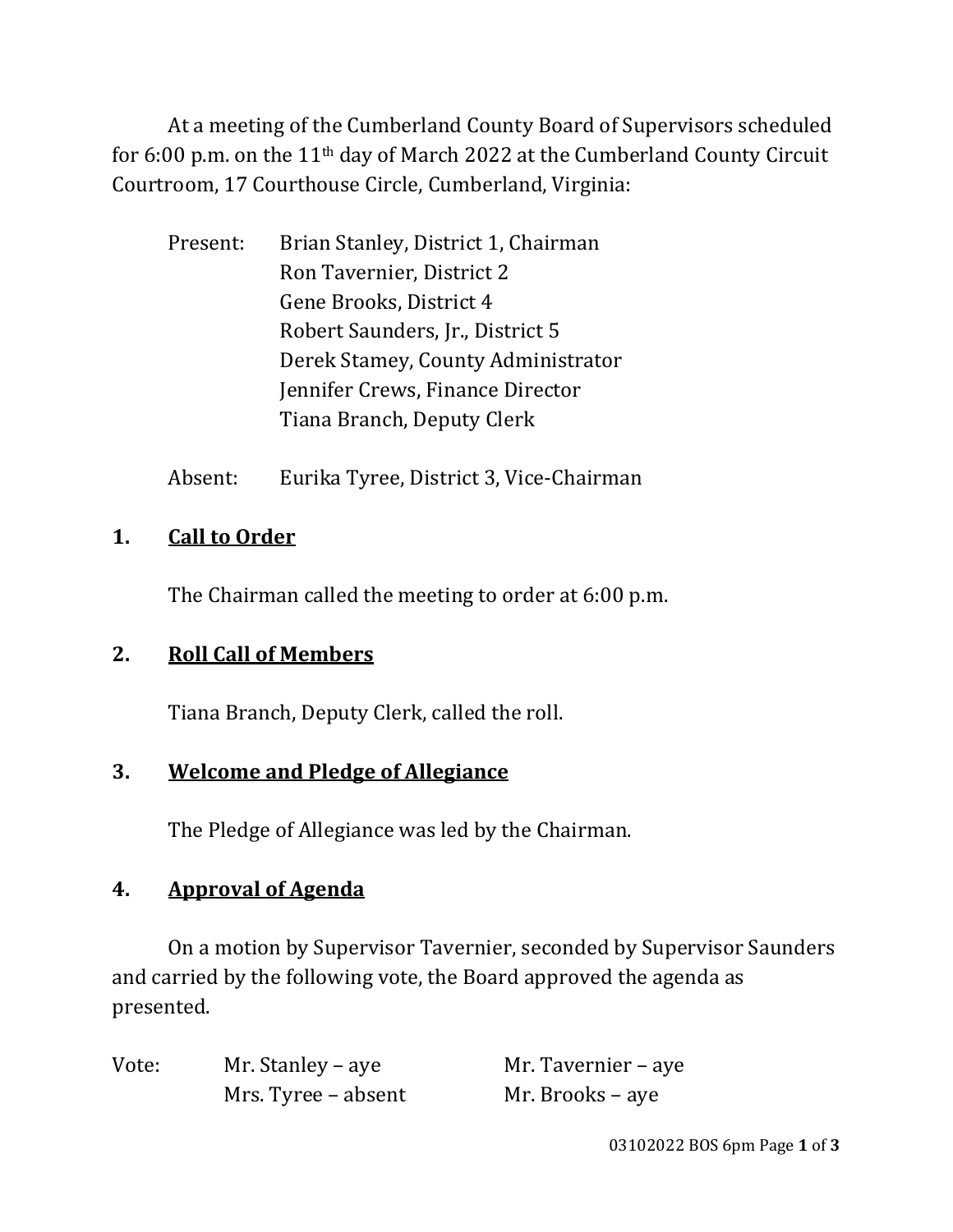Mr. Saunders – aye

#### **6. Workshop Presentations**

The purpose of the presentations was to conduct a budget work session relating to the FY2022-2023 budget. County staff presented their departmental request for funding from the County to the Board and provided an opportunity for Board members to ask questions regarding those funding requests.

The Board was presented with requests from the following:

- a. Department of Social Services
- b. Judicial
- c. General Administration
- d. Public Safety
- e. Public Works
- f. Health
- g. Education
- h. Parks and Recreation
- i. Community Development
- j. Utilities
- k. Capital Projects
- l. Debt Service

#### **7. Adjourn**

After the presentations, the Board adjourned until the next budget workshop on Monday, March 14, 2022 at 6:00 p.m. in the Circuit Courtroom.

 $\overline{\phantom{a}}$  , and the contract of the contract of the contract of the contract of the contract of the contract of the contract of the contract of the contract of the contract of the contract of the contract of the contrac

Brian Stanley, Chairman